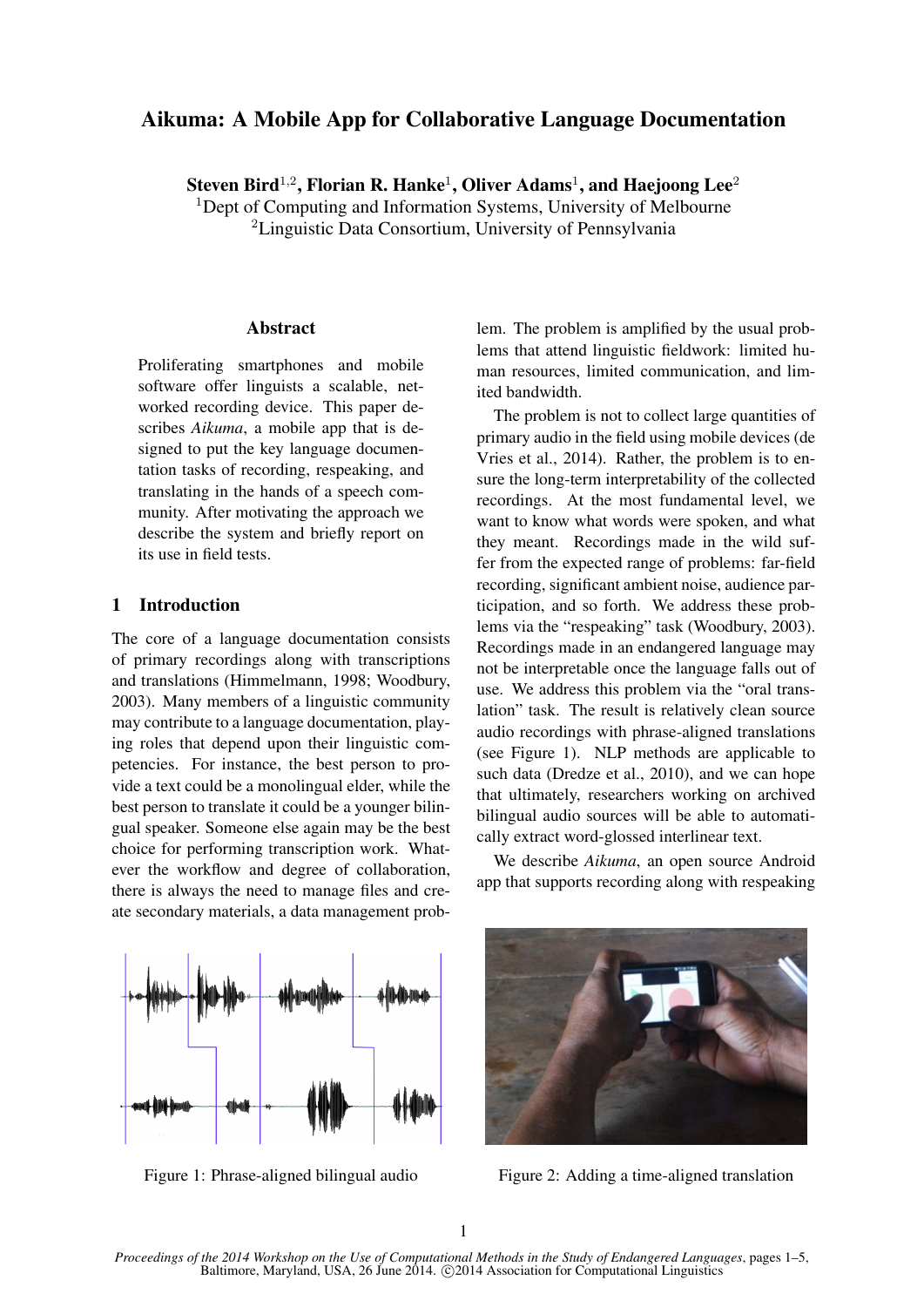and oral translation, while capturing basic metadata. Aikuma supports local networking so that a set of mobile phones can be synchronized, and anyone can listen to and annotate the recordings made by others. Key functionality is provided via a text-less interface (Figure 2). Aikuma introduces social media and networked collaboration to village-based fieldwork, all on low-cost devices, and this is a boon for scaling up the quantity of documentary material that can be collected and processed. Field trials in Papua New Guinea, Brazil, and Nepal have demonstrated the effectiveness of the approach (Bird et al., 2014).

## 2 Thought Experiment: The Future Philologist

A typical language documentation project is resource-bound. So much documentation could be collected, yet the required human resources to process it all adequately are often not available. For instance, some have argued that it is not effective to collect large quantities of primary recordings because there is not the time to transcribe it. $<sup>1</sup>$ </sup>

Estimates differ about the pace of language loss. Yet it is uncontroversial that – for hundreds of languages – only the oldest living speakers are wellversed in traditional folklore. While a given language may survive for several more decades, the opportunity to document significant genres may pass much sooner. Ideally, a large quantity of these nearly-extinct genres would be recorded and given sufficient further treatment in the form of respeakings and oral translations, in order to have archival value. Accordingly, we would like to determine what documentary materials would be of greatest practical value to the linguist working in the future, possibly ten to a hundred or more years in future. Given the interest of classical philology in ancient languages, we think of this researcher as the "future philologist."

Our starting point is texts, as the least processed item of the so-called "Boasian trilogy." A substantial text corpus can serve as the basis for the preparation of grammars and dictionaries even once a language is extinct, as we know from the cases of the extinct languages of the Ancient Near East.

Our primary resource is the native speaker community, both those living in the ancestral homeland and the members of the diaspora. How can we engage these communities in the tasks of recording, respeaking, and oral interpretation, in order to generate the substantial quantity of archival documentation?

Respeaking involves listening to an original recording and repeating what was heard carefully and slowly, in a quiet recording environment It gives archival value to recordings that were made "in the wild" on low-quality devices, with background noise, and by people having no training in linguistics. It provides much clearer audio content, facilitating transcription. Bettinson (2013) has shown that human transcribers, without knowledge of the language under study, can generally produce phonetic transcriptions from such recordings that are close enough to enable someone who knows the language to understand what was said, and which can be used as the basis for phonetic analysis. This means we can postpone the transcription task – by years or even decades – until such time as the required linguistic expertise is available to work with archived recordings.

By interpretation, we mean listening to a recording and producing a spoken translation of what was heard. Translation into another language obviates the need for the usual resource-intensive approaches to linguistic analysis that require syntactic treebanks along with semantic annotations, at the cost of a future decipherment effort (Xia and Lewis, 2007; Abney and Bird, 2010).

## 3 Design Principles

Several considerations informed the design of Aikuma. First, to facilitate use by monolingual speakers, the primary recording functions need to be text free.

Second, to facilitate collaboration and guard against loss of phones, it needs to be possible to continuously synchronise files between phones. Once any information has been captured on a phone, it is synchronized to the other phones on the local network. All content from any phone is available from any phone, and thus only a single phone needs to make it back from village-based work. After a recording is made, it needs to be possible to listen to it on the other phones on the local network. This makes it easy for people to annotate each other's recordings. This also en-

<sup>1</sup>E.g. Paul Newman's 2013 seminar *The Law of Unintended Consequences: How the Endangered Languages Movement Undermines Field Linguistics as a Scientific Enterprise*, https://www.youtube.com/watch?v= xziE08ozQok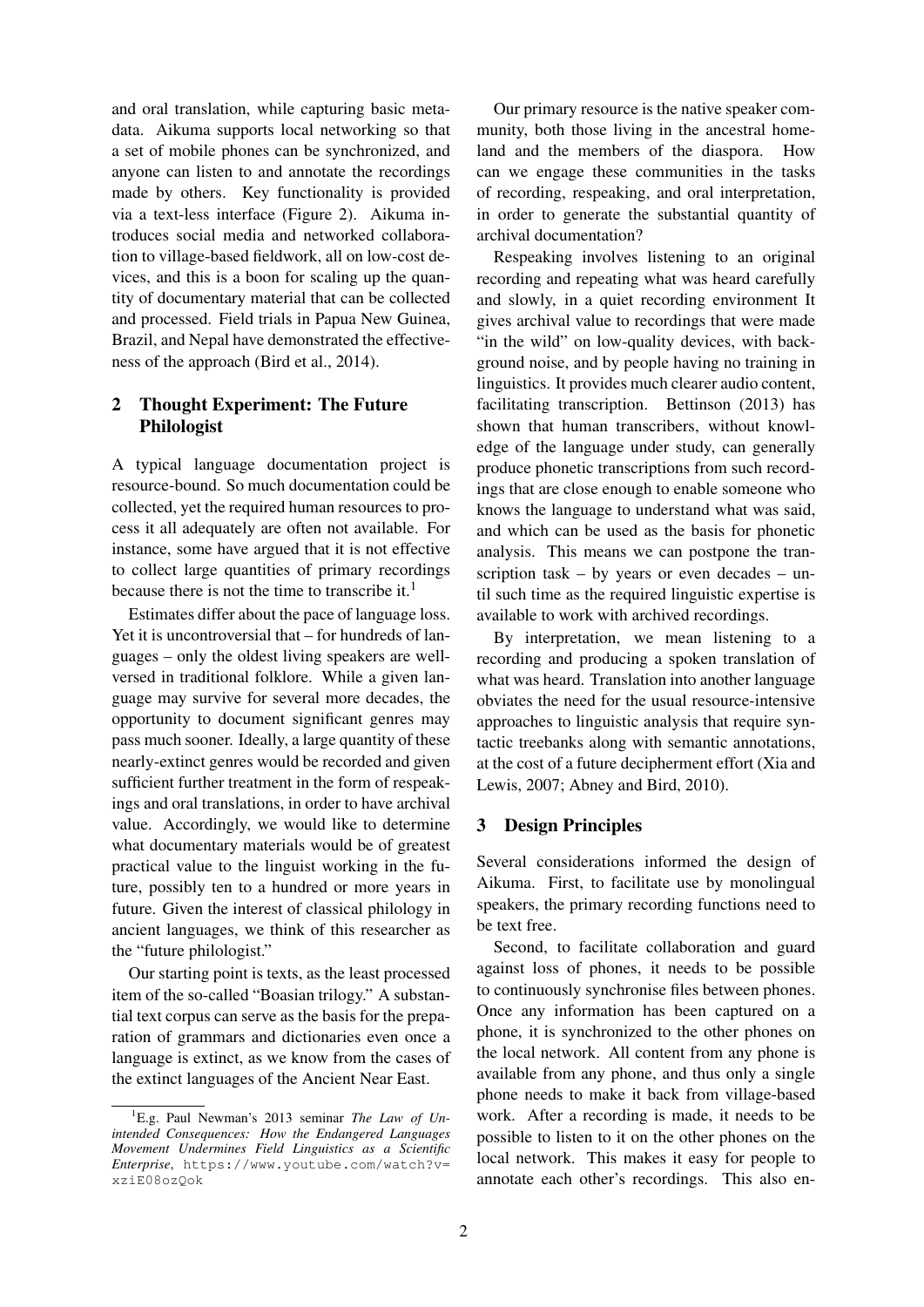ables users to experience the dissemination of their recordings, and to understand that a private activity of recording a narrative is tantamount to public speaking. This is useful for establishing informed consent in communities who have no previous experience of the Internet or digital archiving.

Third, to facilitate trouble-shooting and future digital archaeology, the file format of phones needs to be transparent. We have devised an easily-interpretable directory hierarchy for recordings and users, which permits direct manipulation of recordings. For instance, all the metadata and recordings that involve a particular speaker could be extracted from the hierarchy with a single filename pattern.

### 4 Aikuma

Thanks to proliferating smartphones, it is now relatively easy and cheap for untrained people to collect and share many sorts of recordings, for their own benefit and also for the benefit of language preservation efforts. These include oral histories, oral literature, public speaking, and discussion of popular culture. With inexpensive equipment and minimal training, a few dozen motivated people can create a hundred hours of recorded speech (approx 1M words) in a few weeks. However, adding transcription and translation by a trained linguist introduces a bottleneck: most languages will be gone before linguists will get to them.

Aikuma puts this work in the hands of language

speakers. It collects recordings, respeakings, and interpretations, and organizes them for later synchronization with the cloud and archival storage. People with limited formal education and no prior experience using smartphones can readily use the app to record their stories, or listen to other people's stories to respeak or interpret them. Literate users can supply written transcriptions and translations. Items can be rated by the linguist and language workers and highly rated items are displayed more prominently, and this may be used to influence the documentary workflow. Recordings are stored alongside a wealth of metadata, including language, GPS coordinates, speaker, and offsets on time-aligned translations and comments.

#### 4.1 Listing and saving recordings

When the app is first started, it shows a list of available recordings, indicating whether they are respeakings or translations (Figure 3(a)). These recordings could have been made on this phone, or synced to this phone from another, or downloaded from an archive. The recording functionality is accessed by pressing the red circle, and when the user is finished, s/he is prompted to add metadata to identify the person or people who were recorded (Figure 3(b)) and the language(s) of the recording  $(Figure 3(c))$ .



Figure 3: Screens for listing and saving recordings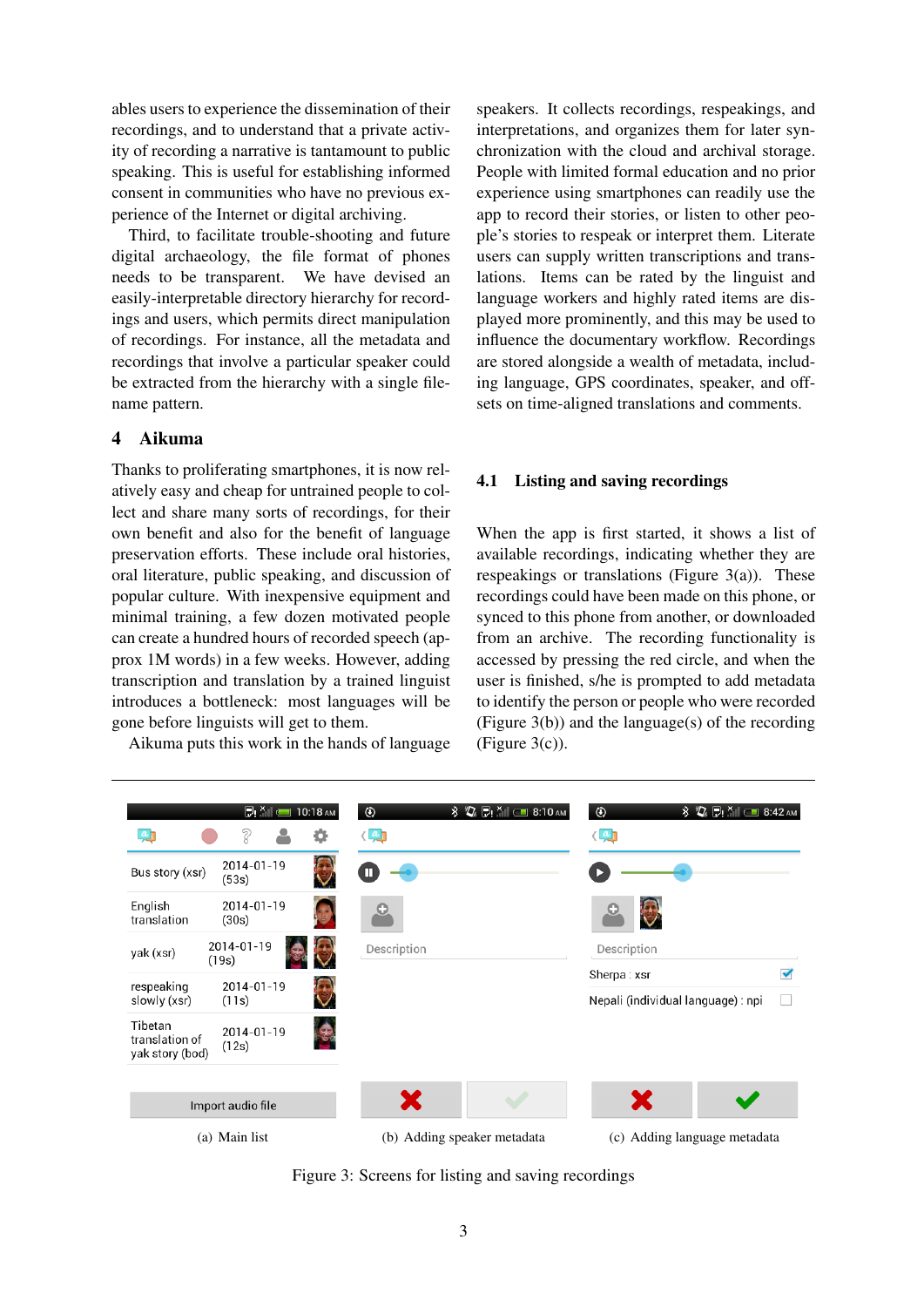#### 4.2 Playback and commentary

When a recording is selected, the user sees a display for the individual recording, with its name, date, duration, and images of the participants, cf. Figure 4.



Figure 4: Recording playback screen

The availability of commentaries is indicated by user images beneath the timeline. Once an original recording has commentaries, their locations are displayed within the playback slider. Playback interleaves the original recording with the spoken commentary, cf Figure 5.



Figure 5: Commentary playback screen

#### 4.3 Gesture vs voice activation

Aikuma provides two ways to control any recording activity, using gesture or voice activation. In the gesture-activated mode, playback is started, paused, or stopped using on-screen buttons. For commentary, the user presses and holds the play button to listen to the source, and presses and holds the record button to supply a commentary, cf Figure 2. Activity is suspended when neither button is being pressed.

In the voice-activated mode, the user puts the phone to his or her ear and playback begins automatically. Playback is paused when the user lifts the phone away from the ear. When the user speaks, playback stops and the speech is recorded and aligned with the source recording.

#### 4.4 File storage

The app supports importing of external audio files, so that existing recordings can be put through the respeaking and oral translation processes. Storage uses a hierarchical file structure and plain text metadata formats which can be easily accessed directly using command-line tools. Files are shared using FTP. Transcripts are stored using the plain text NIST HUB-4 transcription format and can be exported in Elan format.

#### 4.5 Transcription

Aikuma incorporates a webserver and clients can connect using the phone's WiFi, Bluetooth, or USB interfaces. The app provides a browser-based transcription tool that displays the waveform for a recording along with the spoken annotations. Users listen to the source recording along with any available respeakings and oral translations, and then segment the audio and enter his or her own written transcription and translation. These are saved to the phone's storage and displayed on the phone during audio playback.

#### 5 Deployment

We have tested Aikuma in Papua New Guinea, Brazil, and Nepal (Bird et al., 2014). We taught members of remote indigenous communities to record narratives and orally interpret them into a language of wider communication. We collected approximately 10 hours of audio, equivalent to 100k words. We found that the networking capability facilitated the contribution of multiple members of the community who have a variety of linguistic aptitudes. We demonstrated that the platform is an effective way to engage remote indigenous speech communities in the task of building phrase-aligned bilingual speech corpora. To support large scale deployment, we are adding support for workflow management, plus interfaces to the Internet Archive and to SoundCloud for long term preservation and social interaction.

### Acknowledgments

We gratefully acknowledge support from the Australian Research Council, the National Science Foundation, and the Swiss National Science Foundation. We are also grateful to Isaac McAlister, Katie Gelbart, and Lauren Gawne for field-testing work. Aikuma development is hosted on GitHub.